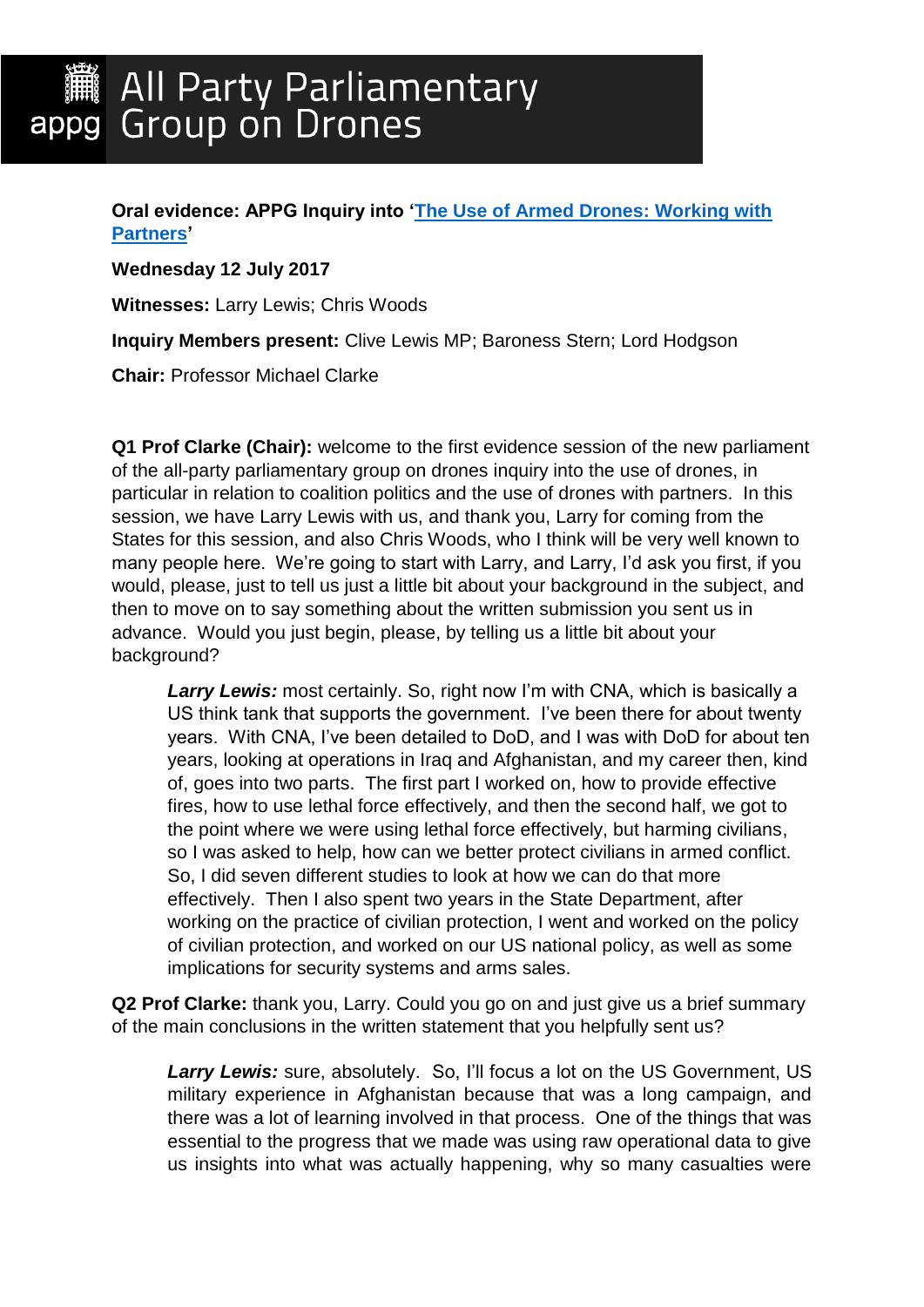happening, and then changing our approach, changing our tactics, changing our guidance to adjust to those problems that we were seeing. So, it was a very evidence-based approach, and we've then taken all the things we've learned in Afghanistan and applied them more broadly to US operations. So, we've tried to codify those lessons and best practices and apply them in other theatres. Of course, I mentioned the national policy that we have, the Executive Order. That actually is also an encapsulation of many of those best practices that we've made a policy commitment to as a country. Also, in my view, it's very important to learn from the operational data because the history of the Afghanistan campaign shows, kind of, the first half of us really struggling with the issue of civilian casualties and trying to put measures in place, and they were ineffective. It turns out that the reason they were ineffective was because we were trying to fix the wrong things. We had common assumptions about why civilian casualties occurred that were wrong, and so when we put measures in place, they didn't fix the problem.

So, when we challenged those assumptions then we were able to put measures in place that were more effective. So, some assumptions that I think are useful for this forum, one is-, and we can talk about this in more detail if you want, there's an assumption that armed drones are more surgical than other forms of attack. I've definitely heard that in the press, I've had US Government leaders say this officially. Another one is there's a basic assumption about the mechanism for how civilian casualties occur. There's an assumption that they occur because we engage a valid military target and there are civilians in the area and so inadvertently we kill civilians that way. So, that's, sort of, an assumed mechanism for civilian casualties. There's another thing we've heard our own congress say, and that's restrictions in guarding the use of force to help protect civilians costs soldiers their lives. Then finally, measures to protect civilians keep us from succeeding against our enemies. Those are a number of different assumptions that have been said, and if you believe any of those are correct then I have actual data to show that they're not. It's one nice thing about having data. So, again, overall there's a lot we can learn, and I think one thing the Afghanistan example shows us is that there's more we can do, that we can challenge ourselves to take on additional things we can do to better protect civilians.

I mentioned the national policy on civilian casualties that has been very helpful to the United States. It's helped galvanise some progress as well as unify different elements of the Government, because civilian casualties are not just a tactical issue, it's not just a legal issue, it's a strategic issue. It affects our national interests and when we work with partners, it affects their national interests. So, it's an important issue for us to grapple with and make progress on. That national policy has helped us make progress towards that goal. We've long said as a country that we do everything possible to avoid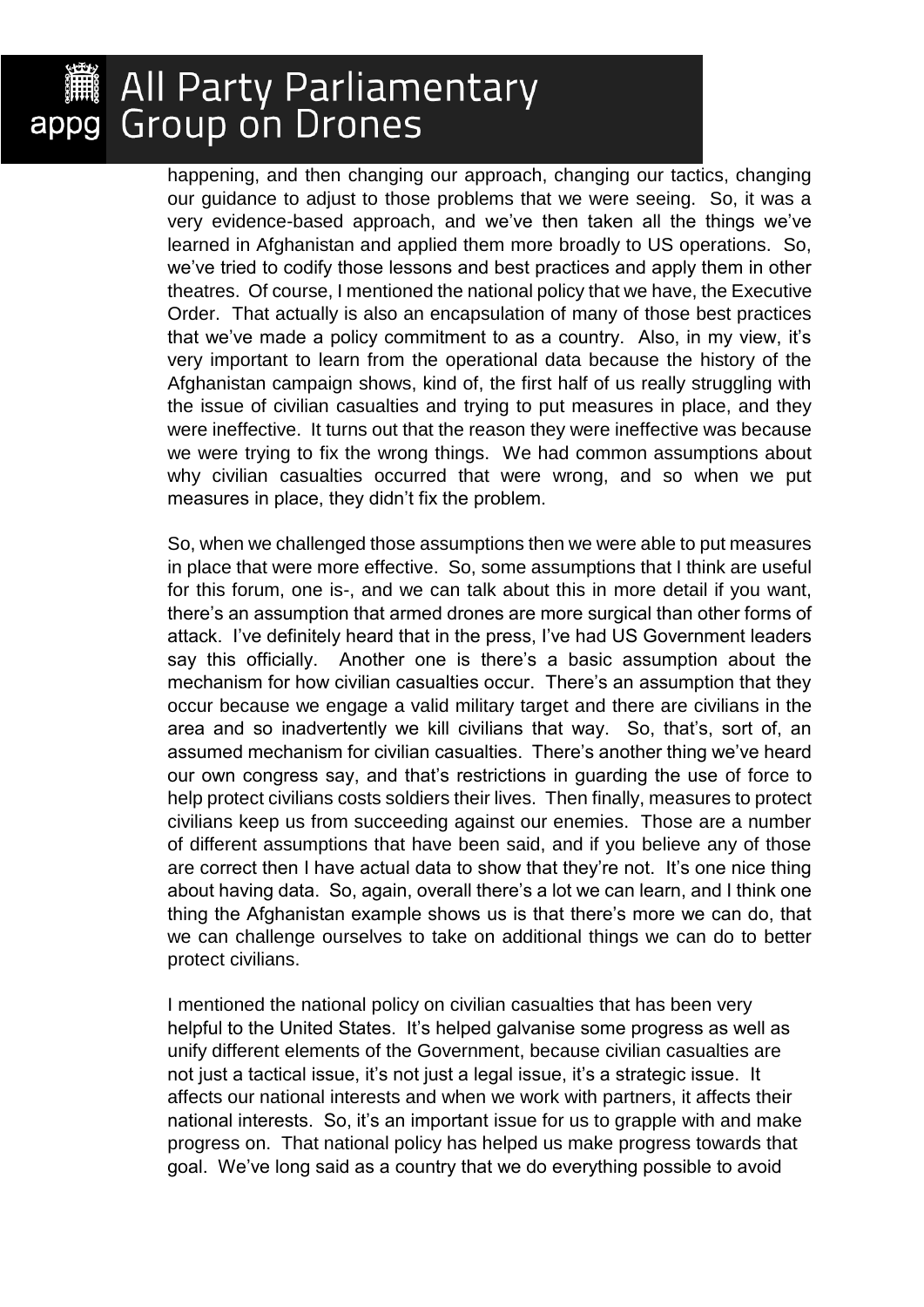civilian casualties, as a matter of policy and as a matter of our principles, but what we found is, combining practice and policy is a good way to actually make that happen in practice.

**Prof Clarke:** thank you. The big takeaway from the written material provided is that the concept of collateral damage, the idea that weapons can go wrong, isn't the main problem with drones. It's not the drone technology itself that's defective, but that the way in which they're used, and in particular the misidentification of targets, you say, seems to account for about 50% of the civilian casualties that you looked at.

Larry Lewis: yes, that's what we found. So, when we first did the first study we were looking at 84 incidents. I mean, I've looked at hundreds and hundreds of incidents in detail. The very first study we did, there was this assumption that collateral damage is the mechanism, but we found about half the time it was actually that we were misidentifying civilians as combatants and engaging them in the mistaken belief that they were enemy targets.

**Lord Hodgson:** when we went to RAF Waddington, quite a lot of the things you have mentioned came up in our discussion. They pilots were very clear that they were extremely careful before a strike was made, and that a drone, unlike a manned platform, as one pilot put it, when you're travelling in an aircraft at 800 miles an hour you don't have much time, and you're always in the back of your mind thinking, you might just have a ground to air missile, and if you're going out over that territory, it's not going to be good for us. So, there's a tendency to go in, do it and come out, but they would, practically, I think, strongly contest what you've said in your evidence here. But you're sticking to it?

Larry Lewis: yes. So, it's data. So, that's helpful, right? I'd say, finding the relative rate is helpful, but what was really important in this study was looking at why. So, you know what, just looking at the rate itself is not really that useful, but why was that rate different? So, yes, unmanned platforms have advantages, and I agree with that, but they also have disadvantages. So, there were three areas of vulnerability when I looked at this specific incident. So, you know, look at the rate, but then actually look incident by incident, what are the reasons why civilian casualties happen with drones. So, there were three things. One is the soda straw effect, and that's been talked about a lot, so it's not really a surprise, but you're going to target something, so you, kind of, zoom way in, and then people walk in unobserved. So, that's one mechanism, but there are two others that are subtler but were actually probably more important. They convolve too, so they can provide feedback to each other. So, one is a matter of training, so we definitely saw issues where you had the crew for the drone where we had the imagery analyst, and they may not necessarily be as conversant with the area of operations, or they also can be more aggressive than you would typically see from a pilot. So, they can use, what we call, leading language to bias the person on the ground, or the person that's calling in the drone to action. So, some of the language that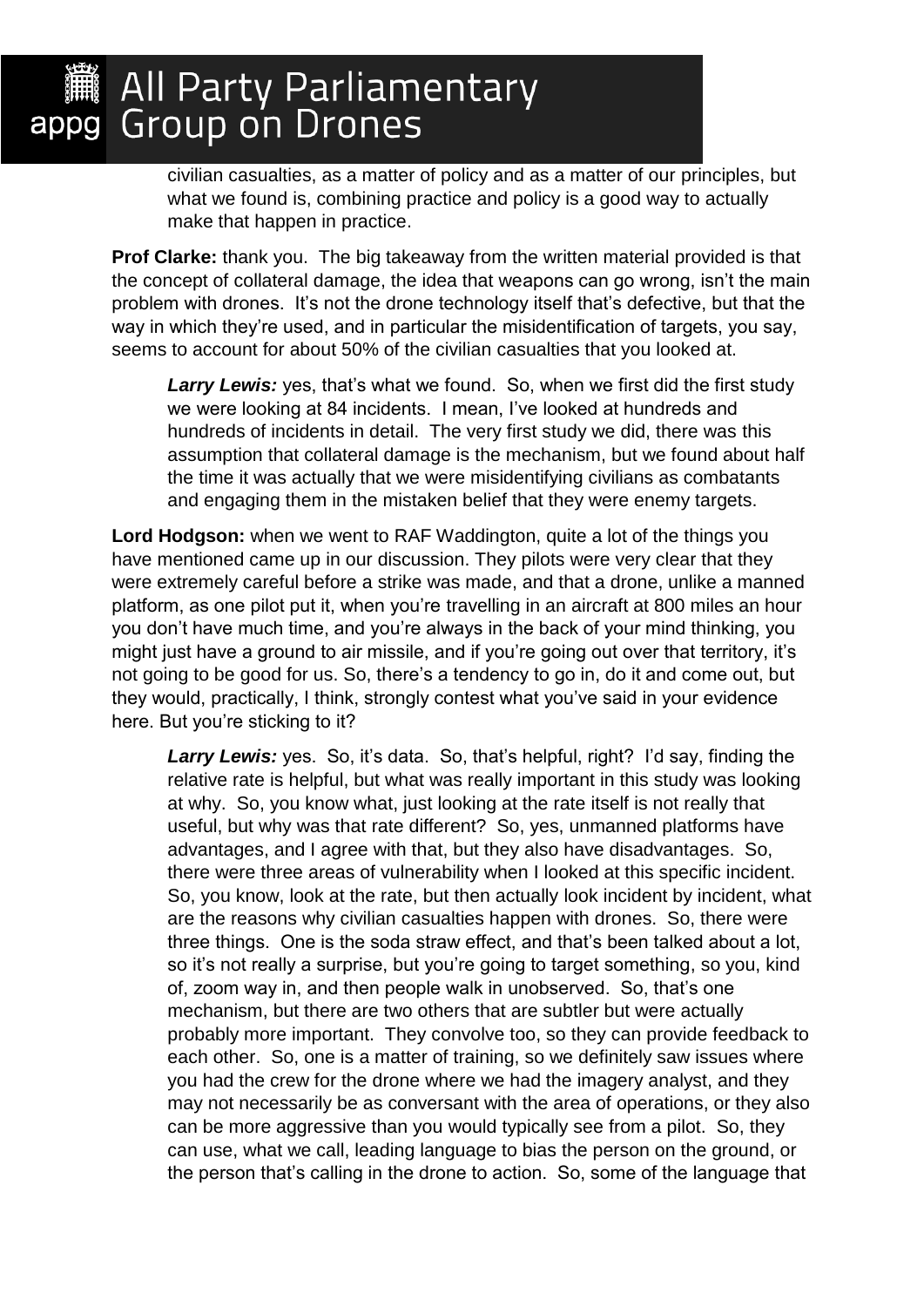they use makes it sound like they're is hostile intent, or a hostile act, when that's not necessarily the case. So, there's a training element there. There's also increased complexity. So, you have the imagery analyst, and they're in one location, then you have the predator crew, they're at a different location, then you have the user at a third location. Usually it's just the predator crew that is talking to the end user, and then you have the imagery analyst that's talking to the predator crew but not to the end user. So, you have, I talked about this earlier, a, kind of, Chinese whispers effect. So, you can have information that you know at this one location, it's communicated to the predator crew, and then something different goes to the operator. So, you actually have information that would have stopped the engagement if the operator had known, but he doesn't know because of this convoluted process. That's unique to armed drones.

**Q3 Clive Lewis:** can I just ask very quickly, would you contest then that it's possible to achieve a technological capability where some of those time lags, those technological hiccups, if you want, which perhaps contribute to the increased number of civilian casualties could be overcome? Are these technological barriers, or, as far as you can tell, no overcoming of the technological gaps, so to speak, could ever, kind of, reduce the number of civilian casualties?

*Larry Lewis:* they can easily be fixed, yes. You know, the full report has specific ways to mitigate that.

**Clive Lewis:** so, what was the outcome, given that civilians are presumed, all those people down on the ground are presumed to be civilians, what was the outcome in terms of what the US Government said in terms of what your findings concluded and what you found?

**Larry Lewis:** so, things have gotten somewhat better, but there are still issues with regard to training and coordination.

**Clive Lewis:** so, how does it ensure that it complies with international standards? You gave evidence, you know, your findings were quite shocking. What are they doing now? What are they putting in place to ensure that they're basically complying with their international obligations?

Larry Lewis: sure. I'd say in pretty much all I'm going to be talking about is really operational process kinds of issues, so each one of these things that I've looked at, you know, have also been looked at by lawyers and by investigations. So, in almost no case did they find that there was an IHL violation, which is actually, I think, a really important point as we talk about civilian casualties. Another common assumption is that civilian casualties equals an IHL violation, but for modern militaries that are like-minded, like us, that's usually not the case. So, we're trying very hard to comply with IHL, but, you know, with IHL, it's possible to still kill a lot of civilians and comply with IHL. So, IHL compliance is necessary but not sufficient in itself, that's another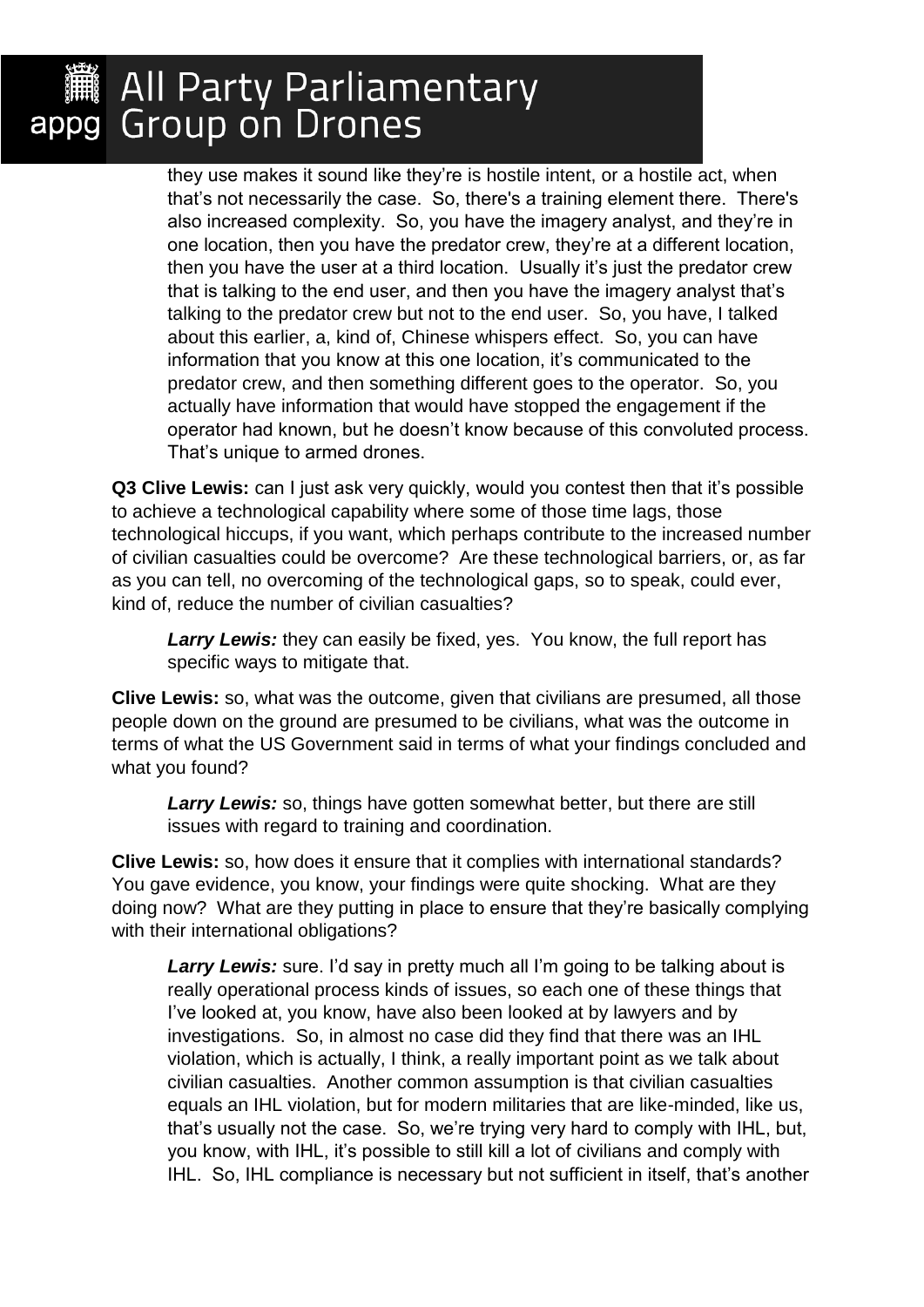take-home. There are other things we can do, and that includes, kind of, fixing some of the operational vulnerabilities and deficiencies in our processes. So, some of those things have been fixed, some communities have done additional things like co-locating the imagery analyst with the operator. You can also use several platforms in concert, so one may zoom in and another one has an over-watch function. So, there are different things that have been done to fix this, but I also won't say it's fixed completely.

**Clive Lewis:** you worked under the Obama administration and did this work there. Before you left, were you seeing these things change in a way that you would like to share with us, under the new administration?

*Larry Lewis:* sure. So, I'd say, yes, actually, I just left the State Department a month ago, so I've had some work in both administrations. What was notable in the Obama administration is this, kind of, big picture idea that it's a strategic issue. So, civilian casualties are a strategic issue. That's what drove the Presidential Policy Guidance for counter-terrorism operations. That is the driver for creating a national policy. Then there was a lot of resolve in following through on the policy commitments to that national policy. For the current administration, I mean, it's early in the administration so you guys know how chaotic it can be in a new regime, though we're not yet seeing those same policy commitments being acted out, we're still pressing for those things to happen but we haven't seen them. I'll also say there was an Executive Order very early in the new administration on countering ISIL, sorry, now it's ISIS. There was a remark in that executive order talking about taking away the policy level restrictions on rules of engagement which, to me, shows a misunderstanding of civilian casualties, more of a short-term view of the value of military action without considering the longer-term view.

**Clive Lewis:** so, civilian casualties are moving away from being seen as a strategic consideration?

**Larry Lewis:** at least judging from the one Executive Order, that would be my concern is that there's a shift away from seeing it as a strategic issue.

**Q4 Baroness Stern:** thank you. I'm coming back to what we were talking about with Lord Hodgson about the surprising conclusion from the assessed data from Afghanistan where growing strikes were up to ten times more likely to cause civilian casualties. You said a little bit about-, you said, in response to Lord Hodgson, you have some explanation as to how this could be explained. I wonder if you could say quite a bit more about that, because that's really quite important for us to hear from you exactly how this could be the case when it's so much believed by so many people that it's not the case.

Larry Lewis: okay. So, I mentioned the three mechanisms, right, but I think you're pointing to a larger issue, and the larger issue is that there's a widespread view that the use of these platforms leads to fewer civilian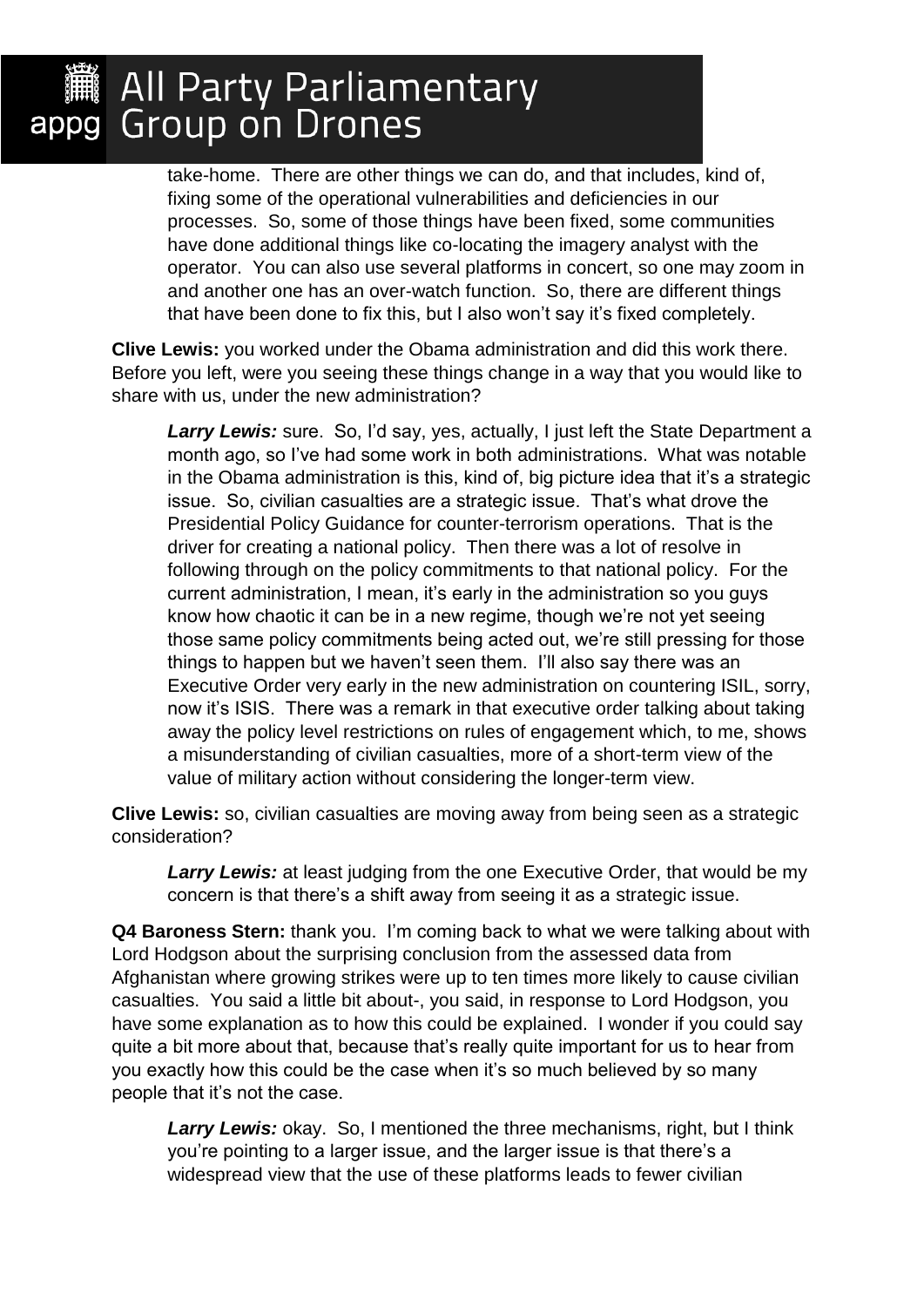casualties. The problem with that belief is that it's predicated on an understanding that civilian casualties are determined by a platform, when really, it's determined by an operational process. So, what we really need to be thinking about is, not how does the platform lead or not to civilian casualties, how does the operational process lead or not lead to civilian casualties. We need to be more holistic about understanding the risks and understanding how to fix remedies for that larger process. So, we need to open the aperture as we try to pursue better civilian protection. We need to not think in terms of platforms, but think in terms of, okay, what is the training, what is the guidance, and how do the coordination mechanisms happen, as well as the individual capabilities such as a predator or reaper.

#### **Baroness Stern:** what would you do to the training?

*Larry Lewis:* so, I started doing these studies for General McChrystal, and we found a bunch of different ways to help forces in Afghanistan get better. We changed the tactical directive, so General Petraeus's tactical directive actually has some things from our analysis in it. There's a bunch of guidance for checkpoint operations that was revised, you know, artillery fire. So, we were able to be very specific and evidence-based about procedures and tactics and so forth. When General Petraeus came in, he said he was concerned because he felt like they were getting things about right within theatre, but then units would come in and out. The units that came in, they would cause problems for, like, the first 90 days until they acclimated and figured out what the guidance actually was saying. So, there was a problem institutionally with the training. So, his next ask was, 'Okay, figure out how to fix the institutional training.' So, that was my first study for him in Afghanistan. So, what we found is, again, fixing some of these assumptions was really helpful, because if you're operating under the wrong assumptions then you're preparing for the wrong things, and that's important. One thing I started doing, and actually, I was asked to start doing road trips and briefing, presenting to some of these units before they went out, giving vignettes.

So, I built a number of operational vignettes that went through some real civilian casualty incidents, and then I even had some animation that was kind of cool. Then some lessons that you can learn from those that I had four or five. I found if I started with that, it gave the units this understanding and almost an empathy for this issue that they just didn't have before. It was very powerful. So, to me, the training to give these operators, it'd be a combination of, give them several vignettes so they can really understand how these incidents happen, and then a really focused treatment on the specific causes and the breakdowns that can happen with incidents that involve drones. So, I'd do, sort of, a combination. Later on, when I was the State Department, I was helping with the Saudi coalition in Yemen, and that's one of the things that I did with them very early on is I used some of those same vignettes, and again they were really surprised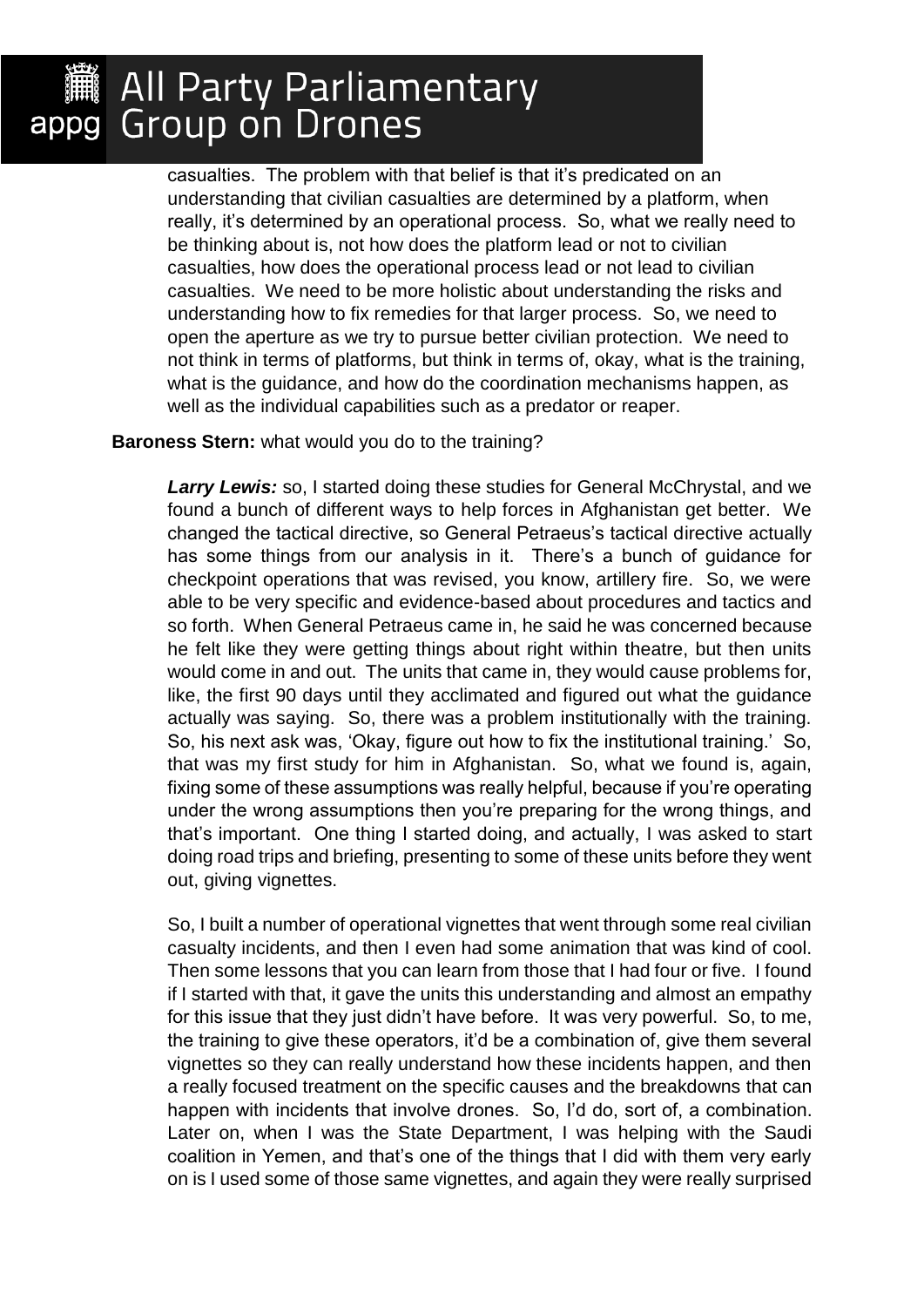because they thought, 'This is very different than what we thought.' It helped spur on more conversation and helped the operational learning piece.

**Baroness Stern:** could you tell me in maybe three or four sentences what the content of a vignette would look like?

*Larry Lewis:* sure, yes. So, basically, all the structure would be similar. So, usually the first slide would be the context. So, you know, on a certain day in a certain part of Afghanistan, this is, sort of, the operational context, was it a ground unit, was it an air operation, what was the expectation? Like, if they were expecting an attack, that's very important, right? So, let's understand the mindset for the force. When you're giving it, it helps the audience put their frame of reference in the right place. So, you get the context and then you walk them through. Okay, so they think there's a threat here, and they have this amount of intelligence, they get this intelligence report, they have full motion video, and the full motion video is telling you this. Sometimes I even build and have a Google Earth kind of thing, and you can see what's happening over time, and then talk through the decision that was eventually made to engage the target. Then, after that you go, 'But they were civilian.' Then the next part would be, okay, so these are the problems. Usually, there are four or five different breakdowns that all happen, so it's not just one thing, there are many things that actually contribute to this. So, you step through the different factors that all led to this incident. I also include the response, so how did the unit respond after this happened, because that's very important too. Did they do a battle damage assessment? Did they think that they'd just killed enemies? How did the reports look? Then also, the strategic communication piece, so what did the coalition say, what did news reports say and try to keep that piece in mind as well. That illustrates to whoever you're presenting to, again, this is not just a tactical incident, this is a strategic issue that we need to get right.

**Baroness Stern:** I have a question about Pakistan and Yemen. The work you have described focussed on Afghanistan, and I presume that that's different from, and I'm sure you'll know how to describe it, different sorts of activities going on in Pakistan and Yemen. Have you done any research on that and the differences and the outcome?

*Larry Lewis:* so, for US activities in Pakistan and Yemen, I've not done formal assessments. I've talked to some of the units that have been involved in things to, sort of, get a general understanding. So, what I've found is there are two levels of understanding that are helpful for reducing civilian casualties. There's this general principle level and that seems to apply wherever, even when I was with the Saudi coalition, and I also went over and visited with the Afghans, talking about, you know, general use of force. What I found is that the overarching principles just seem to apply, and so that's actually good. So, I could go over to the Saudis and start presenting to them at this first basic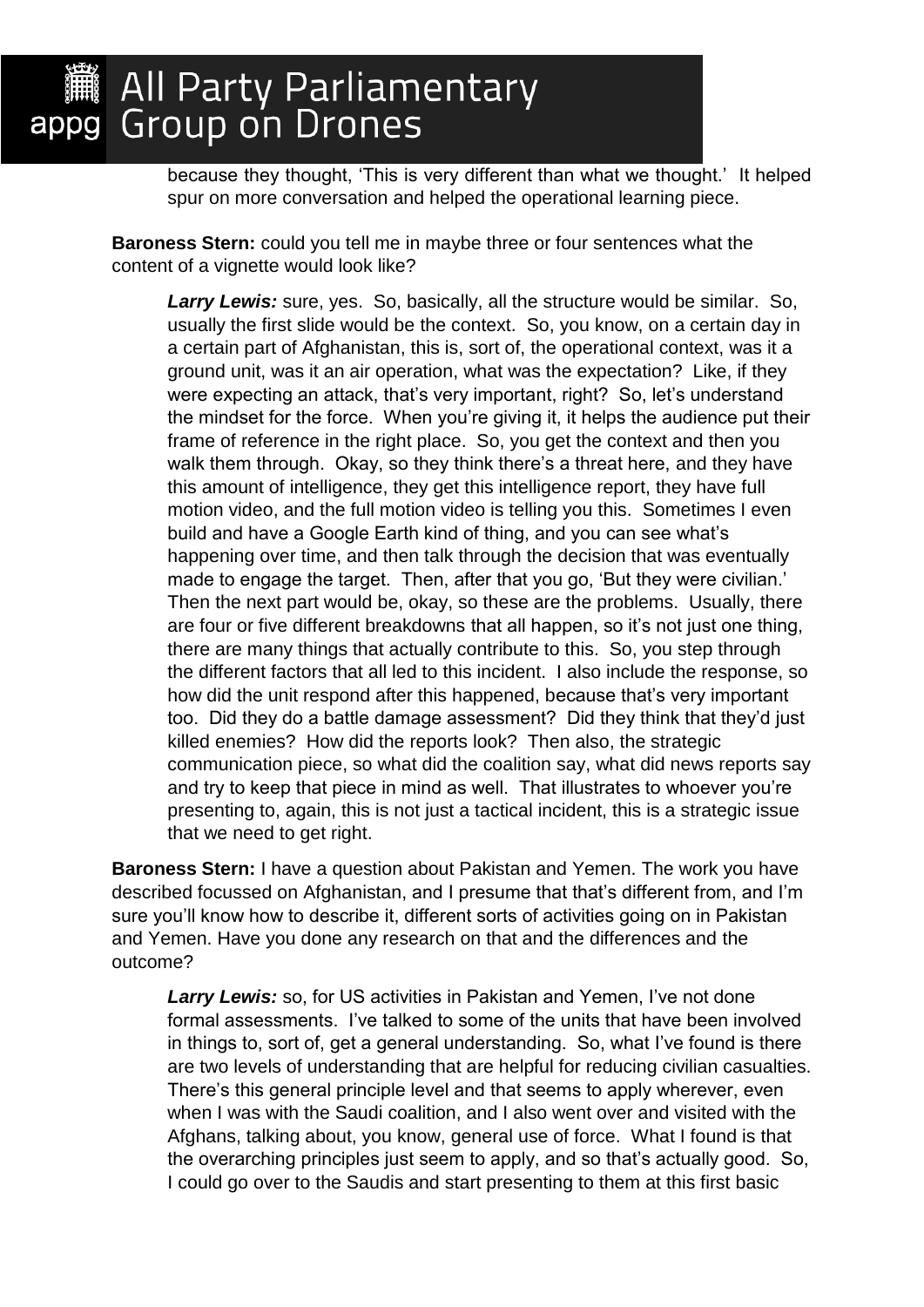level, and there was immediate progress. Also, what I found, even in Afghanistan, I did a number of different studies because some of the details of what specifically needed to happen would change. You have changes in environment, changes in the threat, changes in the way we were partners. Then there's also, you start to fix some things and then you go to the next layer of the onion, 'Oh, well now we have this other issue that arises that we never had the opportunity to have before because we had this other problem.' So, you need this iterative process to really stay on it and be as good as we can.

**Prof Clarke:** for the avoidance of doubt, the rather startling statistics that you've produced apply to Afghanistan. We should be clear about that.

*Larry Lewis:* yes, absolutely.

**Prof Clarke:** there's no statistical analysis so far on US operations in Yemen and Pakistan, although you're saying that many of the procedures will still apply.

*Larry Lewis:* yes. In fact, I've verified that some of those same breakdowns still apply in other areas, yes.

**Q5 Lord Hodgson: s**o, you talked about process, and when you get two countries, two different nations, and how the processes fit together. When we look at the intelligence and security committee report on the RAF drone strikes that kill UK citizens, the majority of the things they are testing are severity, imminence, necessity and proportionality. Now, in your experience of the US, would those four sets be familiar, would they be offered equal weight or would we have a situation where the operational process bases don't match at all? What about other drone strikes in other countries, how has this all been coordinated so that we have a seamless hub, hopefully a seamless hub?

*Larry Lewis:* so I can't speak directly to UK versus US counter-terrorism policy. I mean, obviously there's the PPG and it has a very set policy and process along with it. So, that's a very deliberate process, right? I can't speak to the maturity of the UK process. I mean, certainly you don't seem to have as many activities as we do, but I just don't know personally. What I do know is I did another study, I was the lead for a US-UK study on US, UK operations in Helmand province, because in Helmand, Afghanistan, that was the first time that US and UK forces worked together tactically since China, and before World War 2. So, it was a rare opportunity to look at the, sort of, US-UK practice policy and how they work and sometimes don't work. So, there were some friction points between the US and the UK in terms of rules of engagement, and they generally stemmed from two things. One was national caveats, so typically the UK had some national caveats that they introduced in terms of rules of engagement. The other piece was the interpretation of imminence. So, you know, the US interpretation of imminence is much broader than the UK and that created some differences of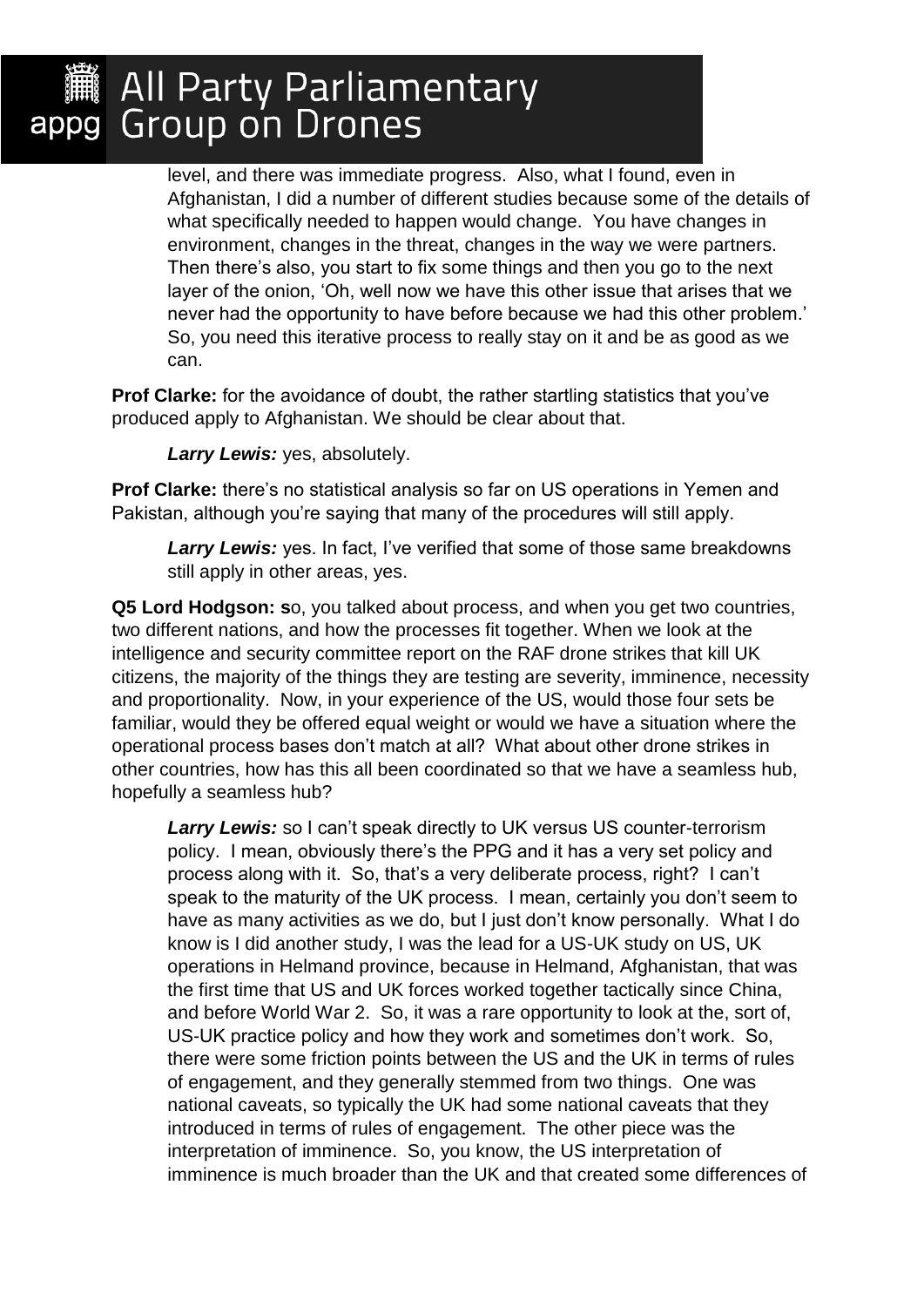opinion, and there were some cases where UK intelligence couldn't support US operations because of that difference. One of the recommendations out of that study by the way was that we should have this policy discussion where we try to close the gap a little bit on these definitions. I think there could be some benefit to that.

**Lord Hodgson:** if you have a difference in, say, imminence, and the UK have supplied information that US strikes are carried out pursuant to, where does that leave the UK?

Larry Lewis: well, so my understanding is that that doesn't happen because of that very concern.

**Lord Hodgson:** so is there a prohibition on the information being used by the US? Does the UK have a veto attached to the use of the information it's supplying that would provide the basis for a drone strike?

*Larry Lewis:* yes, that's what we saw in Helmand.

**Prof Clarke:** thank you. We don't have so much more time on this section of the evidence, but we do want to move onto this question of the Executive Order, the US Executive Order that you drafted, and to get some sense of that and the possible capability. Let's just probe it a little bit. Baroness Stern?

**Q6 Baroness Stern:** could you tell us what were the reasons behind the decision to produce the Executive Order? Does it apply similarly to strikes such as those in Iraq and Syria as well of those taken outside active hostilities in places such as Pakistan and Yemen?

*Larry Lewis:* certainly. So, the Executive Order was published in July 2016. It was actually started in late 2015, so it was a long effort to develop it. Ultimately, it was out of a recognition that civilian casualties aren't just a tactical issue, not just a legal issue, it's a strategic issue that the US Government needs to address at the national level. So, you know, recognising that our military takes this very seriously, does a lot of things, invests a lot of resources, but ultimately, it's not just a military issue, it's a national issue. It goes into a number of different areas, right? So, there's military operations but there's also arms sales goes into this, I mean, working with partners, so there are diplomacy elements. There's also the intelligence community. So, the national policy is this recognition that really this is a government problem, it's not just a military problem. After putting this policy in place, we found it's really been helpful to get different parts of the government on the same page and working together in support of those national policy commitments. For the second part of your question, the Executive Order applies to all cases where the United States Government uses force in an armed conflict context. So, it would apply to Pakistan, Yemen, Somalia as well as Iraq and Syria.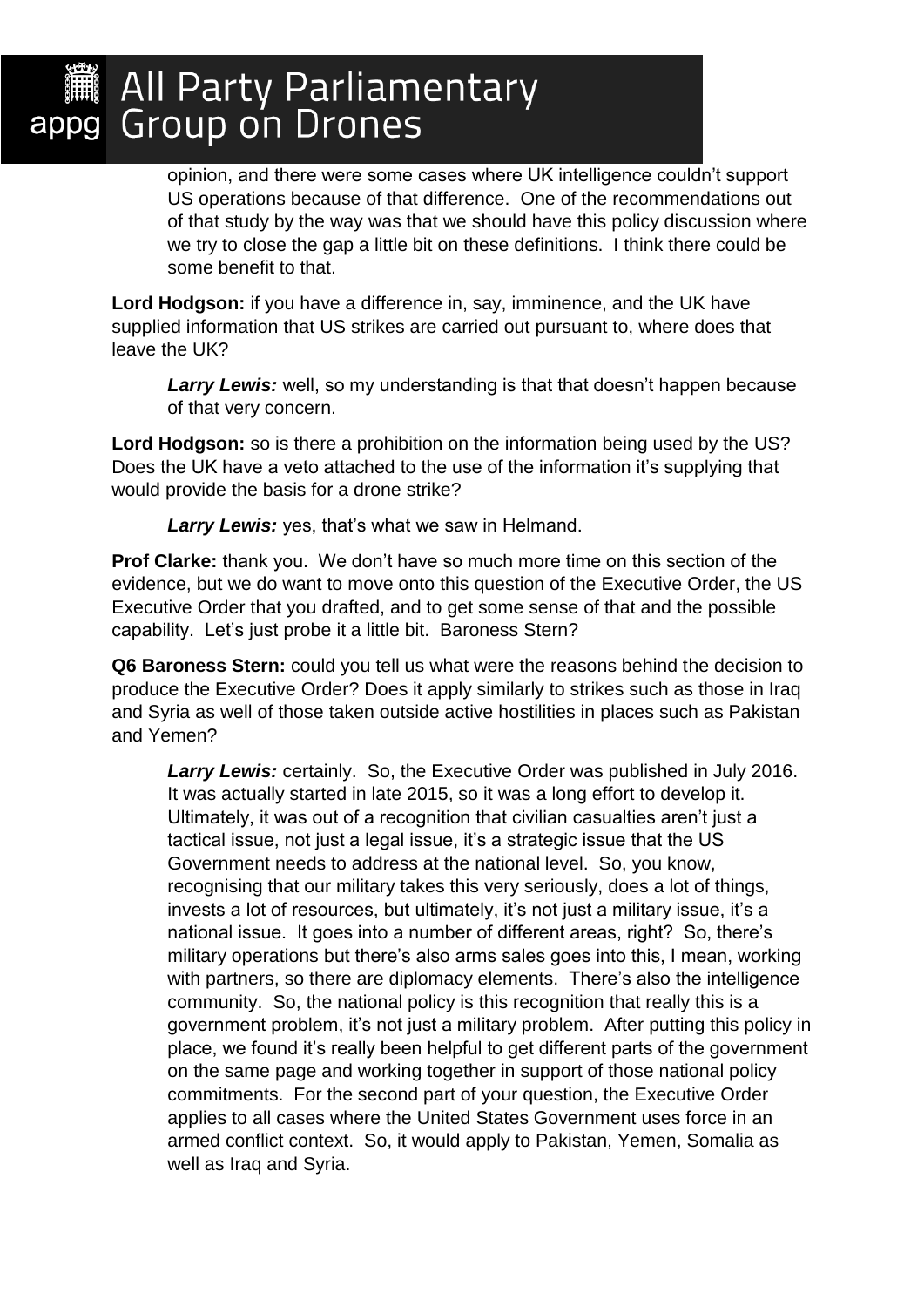**Q7 Clive Lewis:** the Executive Order commits US forces to work with NGOs. I just wanted to talk a little bit about that policy. I wondered how that worked, trying to enforce it?

**Larry Lewis:** yes, and I'll definitely leave a lot of room for Chris because, I mean, that's his ground zero, and he has a lot of insight into that. So, I'll just speak a little bit on two things. So, one is there's a policy commitment to do that, and that's in section two of the Executive Order, and it's there, just like all the other pieces are in there because those are best practices that we've seen promote effectiveness. So, the US has done this in some cases and not done this in others, and what we've found is that the US is better when we combine our knowledge with NGOs, or with ICRC, or with the UN, or even with the media. The US doesn't have a monopoly on truth, it doesn't have a monopoly on data. So, the US has specific information that's very useful, it has intelligence information, it has operational information and that is very important to draw conclusions from. NGOs have other information that's equally useful. So, if you can put all of that on the table and then try to make sense of all of those things then we find we get a better answer than if we're just sub-optimised on the set of data that the military alone has. So, that's, sort of, the lesson that we've learned. I shouldn't say learned because we go back and forth. It's a lesson that we learn more than once, unfortunately, but it's something we've seen. The second piece is, DoD and State started working together in the context of Iraq and Syria, basically because the state has some unique contacts with other organisations. So, we've started this process where state would receive allegations about civilian casualties from different groups and then we'd package it together and push it to our Centcom, and then they'd include that in their analysis of allegations. Sometimes, it would be the first time they have heard of the allegation, other times they would have received the allegation, but having other information makes it a more credible assessment, it help them to be more accurate.

**Clive Lewis:** you mentioned best practice so I'll pick up on that. The Executive Order commits to looking at best practice and sharing best practice. I just wanted to know, who has the best practice? Which countries? What's been the outcome of the sharing?

*Larry Lewis:* sure, yes. So, in the Executive Order, there are a few things that are new, and you're pointing out one of them, and that's in section 2(b)(c), which is, that we're going to work with foreign partners to help them to reduce civilian casualties. You're right, the language includes the fact that the US can learn from others too, right, so it's not just us promoting best practices to others, although that is part of it. Also, just a commitment for us to work with other countries together to get better. We did a pilot effort with the Saudi Coalition for Yemen Operations, I also went to Afghanistan for a little bit before I left State.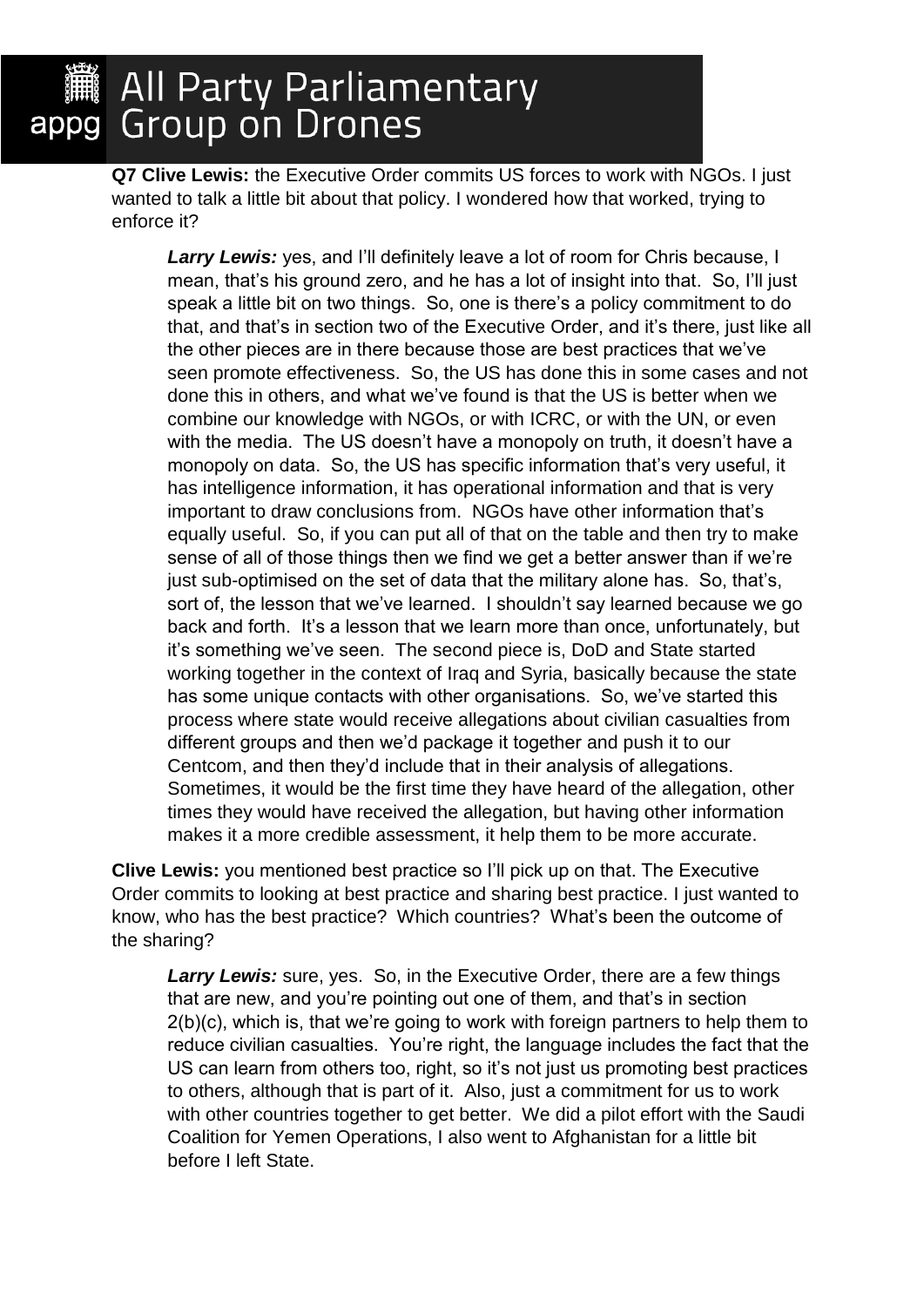**Clive Lewis:** so you were sharing your own best practice?

**Larry Lewis:** yes, so there was a policy commitment to share best practices with other countries, and help them to better protect civilians, although there is openness to also hearing best practices from those other countries. So, I went to Saudi Arabia five times to work with them, to help them to better protect civilians and also be more transparent, improve their operational learning. You asked about the UK, so, I started going over and the UK became aware of some of the things that I was doing, and so they joined in. So, the last few times that I went over, it was me, US State Department, and then two UK military folks also working, so we were working side by side with the Saudi Coalition. I will say the UK military is excellent at this kind of work, they did a great job. One of the things that, one of the last things I was doing at the State Department, before the new administration, was working on a larger strategy. So, you had that one line in the Executive Order, this policy commitment, so how do you actually do it? So, I developed this overarching strategy with four different lines of effort and lots of possible activities that we can do, and part of that approach talks about how we, the US can work with likeminded partners, and specifically mentions the UK as a good candidate for working on this as well.

**Q8 Prof Clarke:** thank you. Larry, I'll give you an opportunity to come back at the very end for any final comments, but we should move on now to Chris Woods, and the second part of this session. Could I ask you first Chris, just to give us very briefly a summary of your interest in this topic and your background in this topic, and then I'll ask you to say something about the work you're presently working on.

*Chris Woods:* yes, so I've spoken before the APPG a few times, so in a previous incarnation I used to run the Bureau of Investigative Journalism's drones project, so I actually have a view of the US administration prior to the Executive Order, when it was incredibly difficult to get these issues engaged on. For the last few years I've been running the Airwars project which is UK based but an international project, which is focused on international air strikes, not just drones, but all airpower in Iraq, Syria and to a lesser extent, Libya. Looking there, particularly at reports of civilian casualties from the ground, and that began as a similar modelling project to the Bureau, very much an outside perspective but over time, through the impact of the Executive Order that Larry was so instrumental in getting off the ground, we started to get quite significant engagement with the work that we did. Not just with Centcom, but also with the Coalition, with the State Department, and other allies and the UK has been significant on that as well. So, for example, we had a formal reporting mechanism in place for the British, I think eleven months before we got it from the State Department. Just to pick up on where things are now with the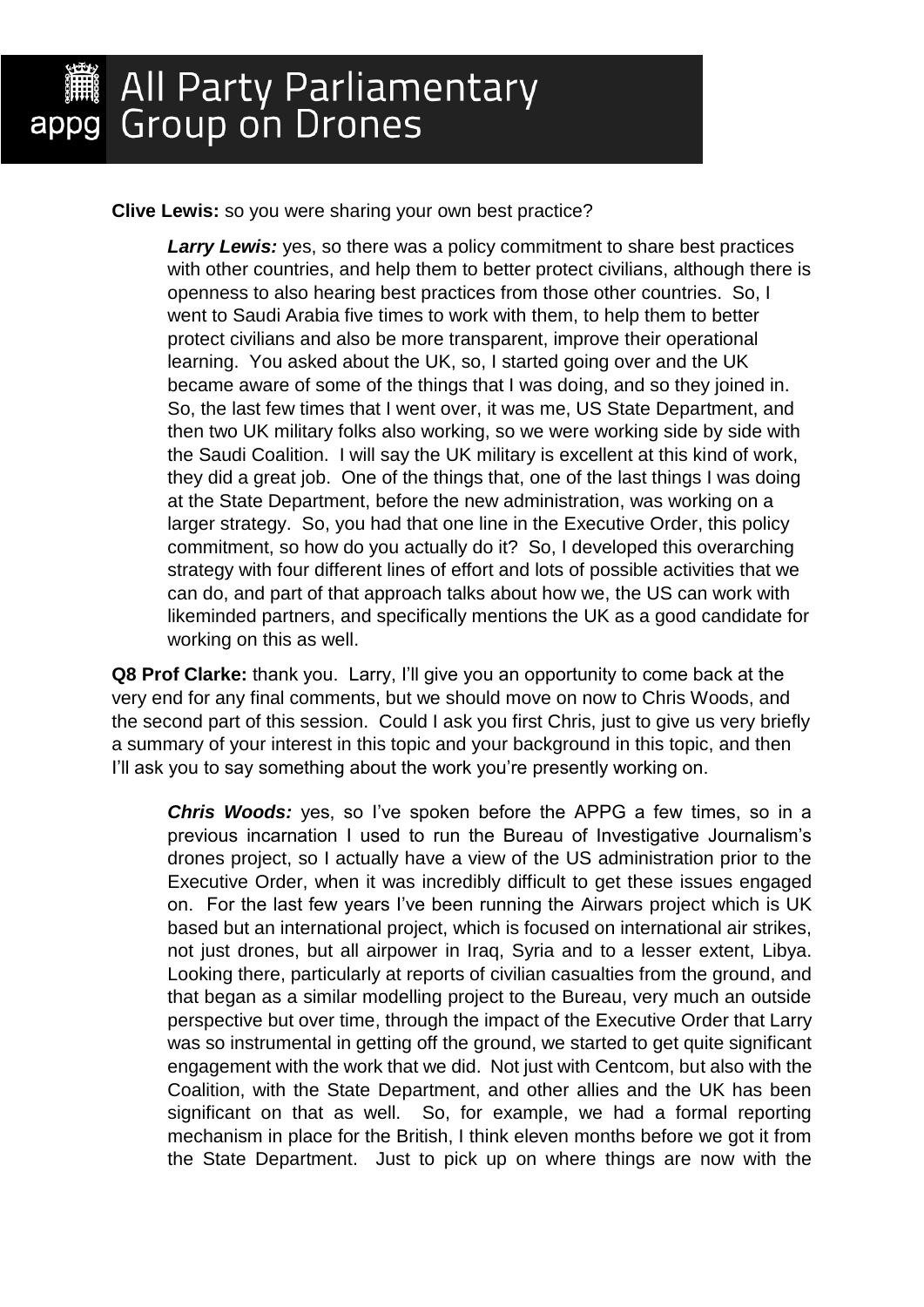Executive Order, just very briefly, to address that, we still have our engagement, our formal engagement with the Statement Department, it's still in place.

I think there were concerns that under the new administration we might see transparency take a tumble, the Executive Order get pushed back. For the moment it's still in place. At a tactical level it's much better, we have much better engagement with the Coalition, with Centcom, with UK MoD. At a strategic level we are starting to see it fall away, which is unfortunate. So, we do have regular outreach from the State Department, but our understanding, Larry's old team has been very much scaled back now, that there's not the same kind of interdepartmental engagement that we saw in the back end of the Obama administration. So, unfortunately, some of those very strong benefits that we saw at under that administration do seem to be falling away.

**Prof Clarke:** thank you. Airwars studies have challenged the assumption which the MoD and the government has repeatedly made, that they are not aware of civilian casualties in the battle against Daesh. Would you like to comment on that in light of your work?

*Chris Woods:* yes, I mean Airwars, in a sense, began from a philosophical position, which was a concern with an emerging military narrative in recent conflicts. We all know the benefits of relative precision in Western war fighting, weapons have got better, they've got more accurate, they do less harm to noncombatants. We'd seen this creeping narrative of absolute precision, that somehow our military campaigns were no longer harming civilians. We saw the CIA claiming in Pakistan, no casualties, we saw NATO, at the end of Libya in 2011 make a similar claim, Russia making the same claim today in Syria. We didn't feel that the evidence in the battlefield was bearing that out, and we thought, with the technologies available today, most Iraqis, most Syrians are online, they are able to post information, the concept of the anonymous civilian casualties is maybe not something that's as relevant as it used to be. Perhaps we could test that by actually seeing what Iraqis and Syrians themselves were reporting out. So, primarily, Airwars gathers, at a very local level, hyperlocal is the hip term for this, so hyperlocal, local media and social media, because Iraqis and Syrians, this information may not be being reported in conventional news but they are reporting it to each other by sharing this information among themselves. So, our researchers are primarily Iraqis and Syrians, they work 99% in Arabic and they gather this information together.

It turns out it builds a very different image of the battlefield, but one built from the civilian perspective up, rather than from the air campaign down. I think the interesting thing about Airwars and our engagement with the military has been a recognition on both sides that there is a gap between these positions, and both sides being willing to explore the space between. Militaries have,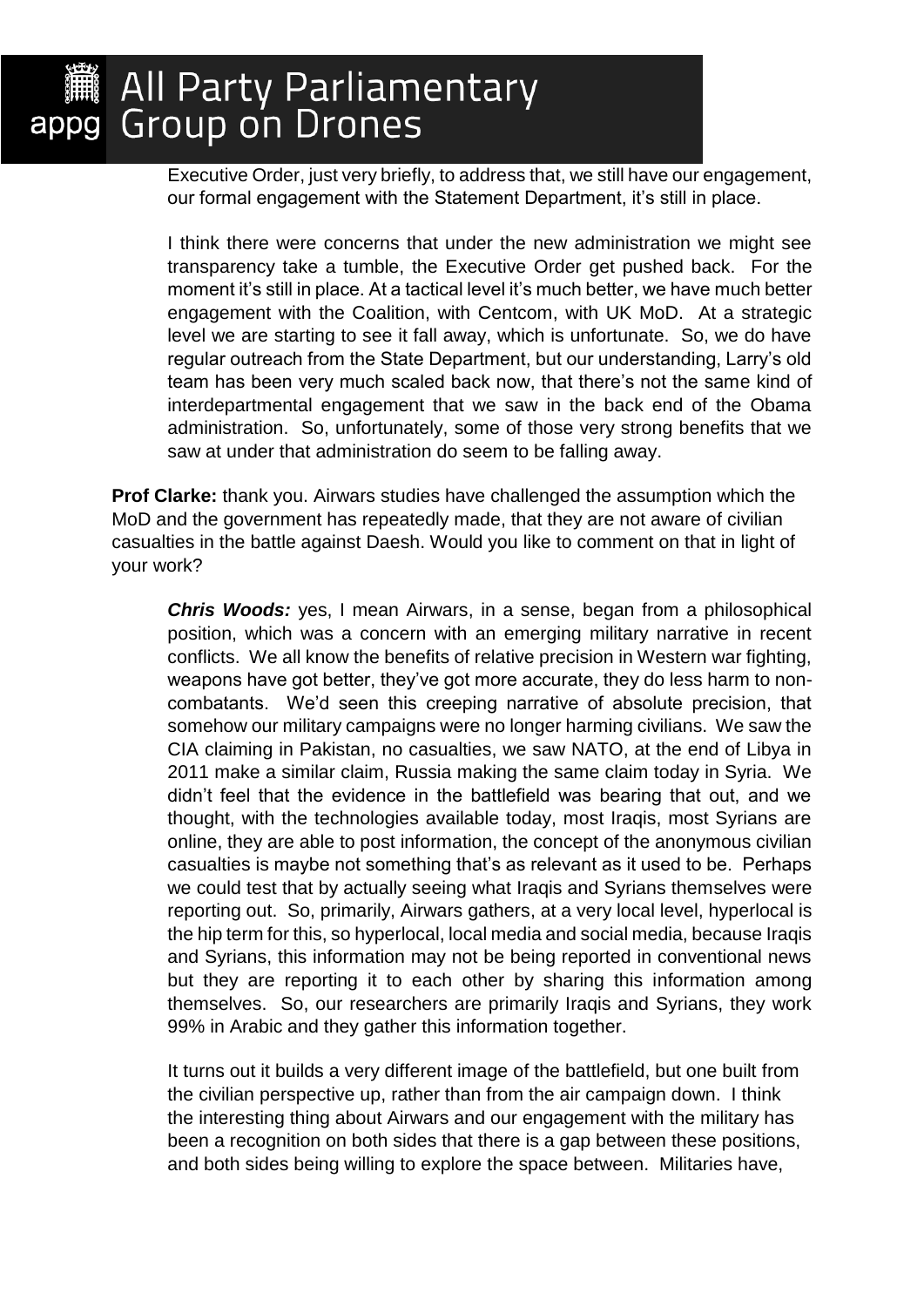particularly the Americans and the British, have ventured into that space and decided to sit down with Airwars, and engage with the kind of material that we're generating, and to illustrate that, the Coalition now has a monthly civilian casualty report that it puts out. We think it's a very good thing that it does. One third of all the cases conceded by the Coalition this month in the report that they put out were direct referrals from Airwars, so clearly they are taking notice of outside organisations, they're stepping outside their own comfort zones, and we think that's a good thing. Still a very big gap though, our estimate, we think the coalition has killed a minimum of between 4,500 and 6,000 civilians, the coalition places its own estimate at a minimum of around 600, so there is a significant gap between our position and the Coalition's.

**Q9 Baroness Stern:** you recently revealed that non-US coalition partners were responsible for eighty civilian deaths, but nobody seems to be prepared to take responsibility for those. Can you tell us a bit more about that?

*Chris Woods*: yes, absolutely. So, American officials, military officials have indicated for quite a while to Airwars their concerns that their allies were not stepping forward. We have been working with Centcom, for example, for more than a year on their practice. There's been a lot of engagement, the Americans admitted their first civilian casualties more than 2 years ago, and have admitted more than 400 fatalities. There was, I think, concern among American officials that the Coalition was creating this space where the other allies did not have to report out their own civilian casualties. It mattered, I think, for two reasons that they did, the first is that each nation under the terms of the Coalition was individually liable for the civilians it harmed, and for compensation or solatium payments. Then there is also a moral question about individual nations accepting responsibility for the harm that they have done, just to echo Larry's point by the way, in almost all cases we think the civilians who died have not been unlawfully killed, our engagement with the coalition has been around mitigation. We don't really frame our conversations around IHL, and I think that's one of the reasons that we've had the space at the table, because the traditional NGO response has been to engage an attack around IHL issues, and the military response to that is always very defensive.

Whereas we find that by framing it more around mitigation, which is actually the terms of the Executive Order, that creates a space I think for both sides to talk. So, there's also the question of the individual allies owning up, and also telling their own populations at home that perhaps the real consequences of the war that they're involved in. So, there was very curious wording in the April coalition report, where the coalition used a very strange bit of phrasing to say that there were 80 deaths admitted, but they were not linked to any particular event. We just asked American officials straight out, 'Were these American fatalities?' They came back and said, 'No, these were non-American fatalities as part of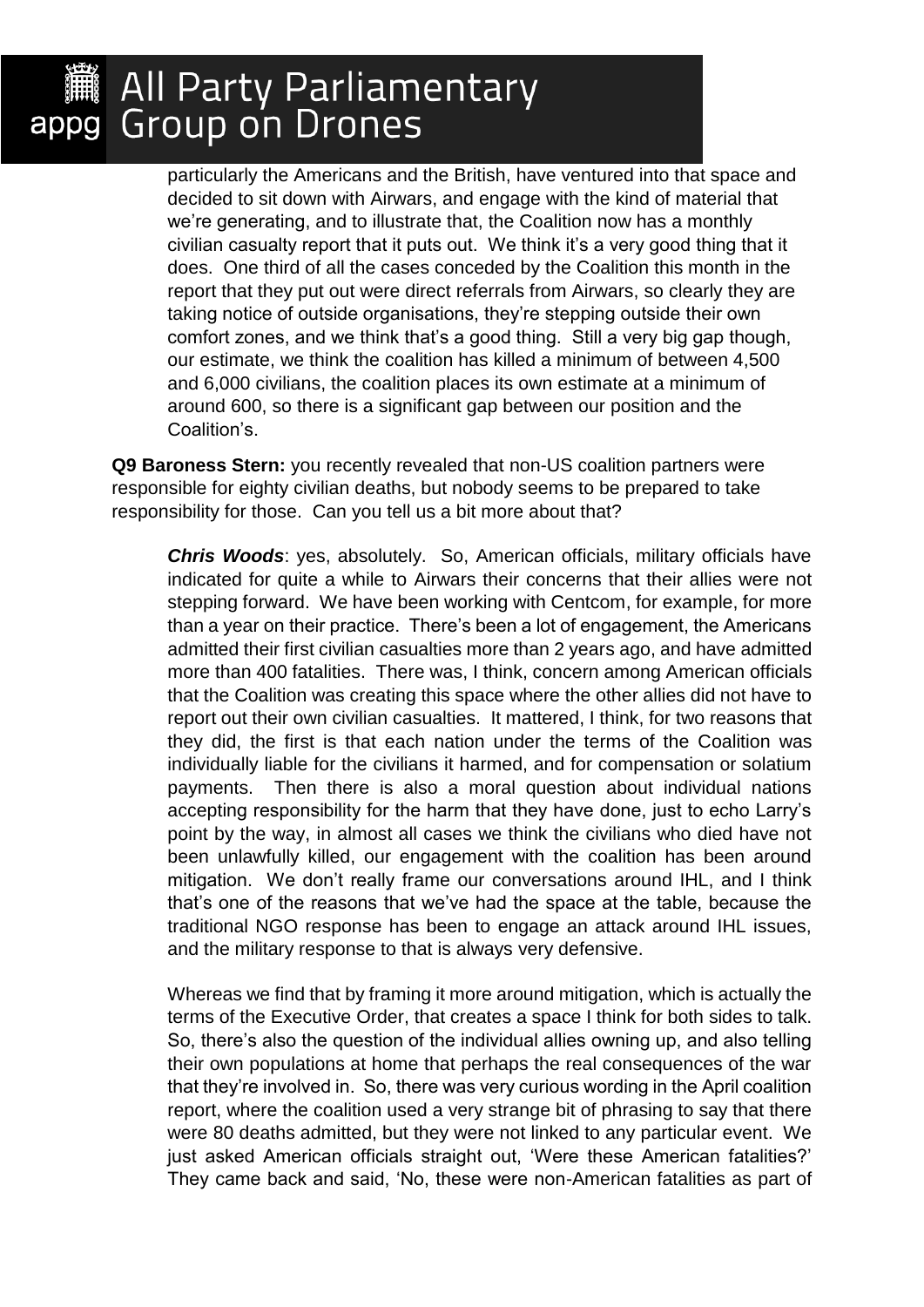# appg Group on Drones

the Coalition.' So, we then reached out as Airwars to all twelve of the allies, and each of them either refused to answer, fudged the answer, the French found three separate ways of not answering the question, very politely. Or, in the case of allies like Britain, they came forward and said categorically they had not harmed civilians. But here was the problem. We were told by the Americans that there was a document in which these 80 deaths were listed, and that document listed the event, the date, the circumstances, and crucially, which nation had, in the US view, been responsible for those fatalities, and that document had been shared with the nations responsible.

I think this is where we get into more troubling territory, because it's clear that some nations are deliberately withholding this information from their publics, there's no doubt in my mind that that information is being withheld. Which nations is the difficult question.

**Q10 Clive Lewis:** so it didn't say anything particularly to the UK? And you're talking about which countries withhold that information and which countries share it. Air Commodore Stringer recently told the BBC that the US have not shared any information suggesting that the UK may have been involved in civilian casualties. Do you think the UK would have been aware of, or involved in the allegations, the investigations and the conclusions?

*Chris Woods:* I have to be somewhat careful how I answer this, because I've had conversations with British officials which have been confidential and they should be confidential. We talk with people on the operations side fairly frequently. If I can say that I was surprised by that response. As I say, we are aware that individual nations were shown this document, and we have been made aware of a number of nations which have been shown that document. Another nation, not the UK, has categorically told us that it has harmed civilians in a specific event, but is still publicly stating that it has not harmed civilians. So, there is a real tension here. But I was surprised to hear that British officials, in the view of Air Commodore Stringer, had not seen that document, that may be something he was not personally aware of, but that may be a question to ask more widely within the MoD, would be how I'd raise that.

#### **Baroness Stern:** why do you think this is?

*Chris Woods:* I think that civilian casualties are hugely controversial. They have an ability to sap national support for conflicts, understandably, they are not popular. There's been quite a lot of opinion poll modelling in the United States that shows that if you ask people about drone strikes on terrorists there's about 60% support. If you say that those strikes might result in civilian casualties and ask the same question, support falls away by 20, even 25%. General publics are quite attuned to this issue, and I think there's discomfort in having this discussed back at home. I think also, the war in Iraq and Syria is a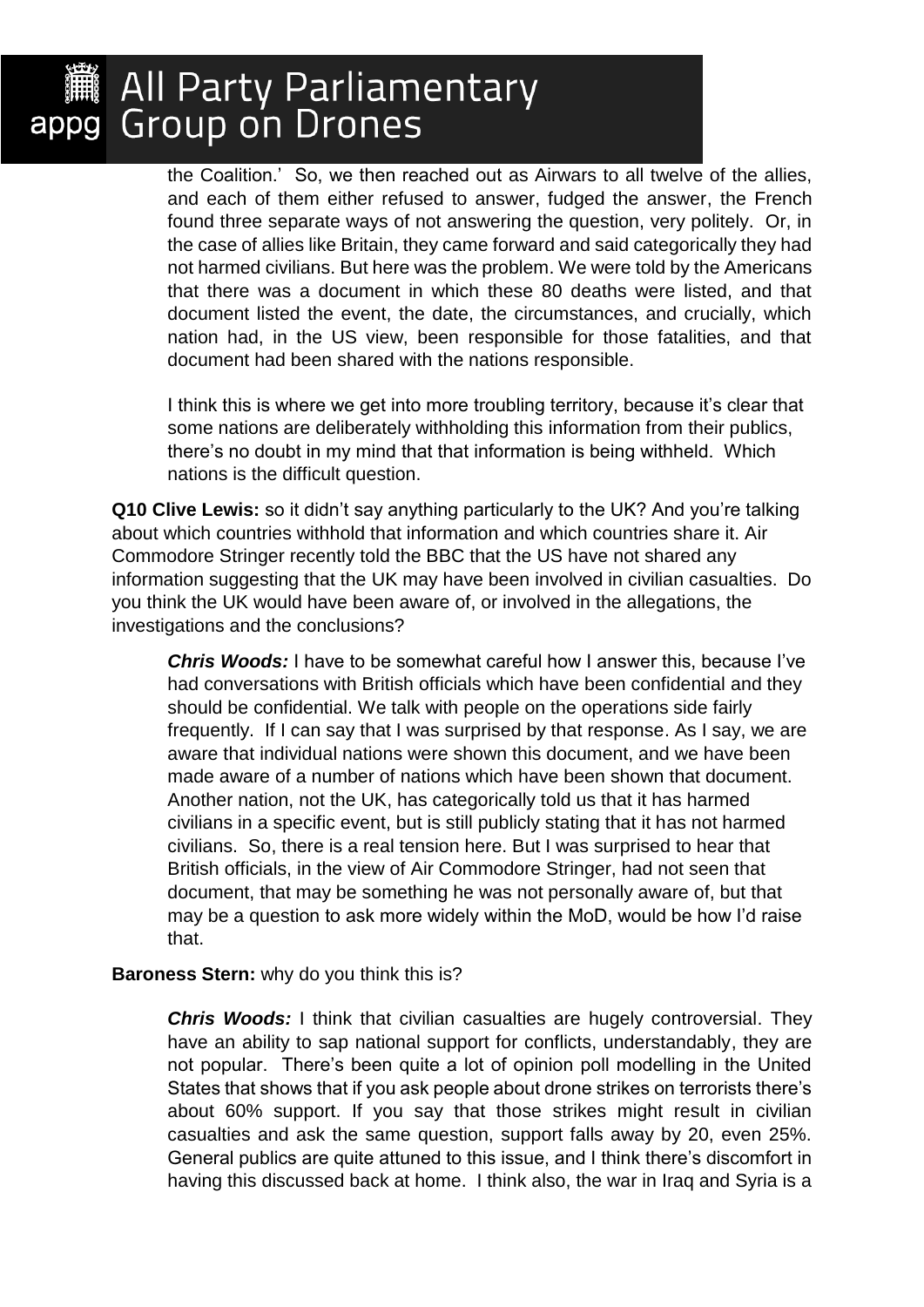very different war from many of the post 9/11 conflicts that we've been fighting, which have been fairly low intensity generally, and primarily in rural areas. These are heavy airstrikes, 23,000 airstrikes by the Coalition now, primarily now on urban centres with very heavy civilian populations, and very high civilian casualties. We estimate that certainly, between 900 and 1,200 civilians have been killed by the coalition, just in the siege of Mosul, in the last few months. More than 7,000 deaths were alleged from that particular campaign, from Coalition action, so these are potentially very high casualty numbers, relative to what we're used to, and I think there is a concern about that being something that the media for example, might run with, or certain opposition groups might run with, and so on.

So, the Danish official defence spokesman actually went on the record at one point and said that Denmark was happy to hide in the crowd, when it came to the Coalition, and I think that is the general view of many of America's allies, that they are comfortable to be within a crowd, rather than stepping forward.

**Lord Hodgson:** do you think there might be a bigger concern about retribution for such events to increase the risk of harm to civilians here at home?

**Chris Woods:** I think that's a very valid concern. I think national security and operational security issues, you have to take very seriously indeed. So, we did a transparency audit which we published last December, where we worked with a lot of the militaries involved in the Coalition, and it was a question we asked all of them, had greater or less transparency created more or less security concerns, for example. The general response was no. Being more transparent had not put them at greater harm. The Australians for example, until very recently had argued that they couldn't be transparent about the locations of their strikes because it would lead to Daesh propaganda. I think the UK's far greater transparency was instrumental in helping convince the Australians that they could go a lot further and in fact the Australians have shifted pretty close to the British reporting model now. The sky has not fallen in which I think is a very good thing. I think it's worth saying, by the way, that among all the Coalition allies, we actually rate the British as the most transparent. I mean they have actually set a gold standard in terms of transparency within the Coalition. That's a very good thing. The challenge we have is that transparency doesn't necessarily equate to accountability. When it comes to civilian casualties, they are entirely different things.

**Q11 Lord Hodgson:** does the Executive Order require the US to say to the other states: take responsibility?

*Chris Woods:* it does. It is within the Order and the Order still stands, that the US must account for civilian casualties, and we've certainly found that. There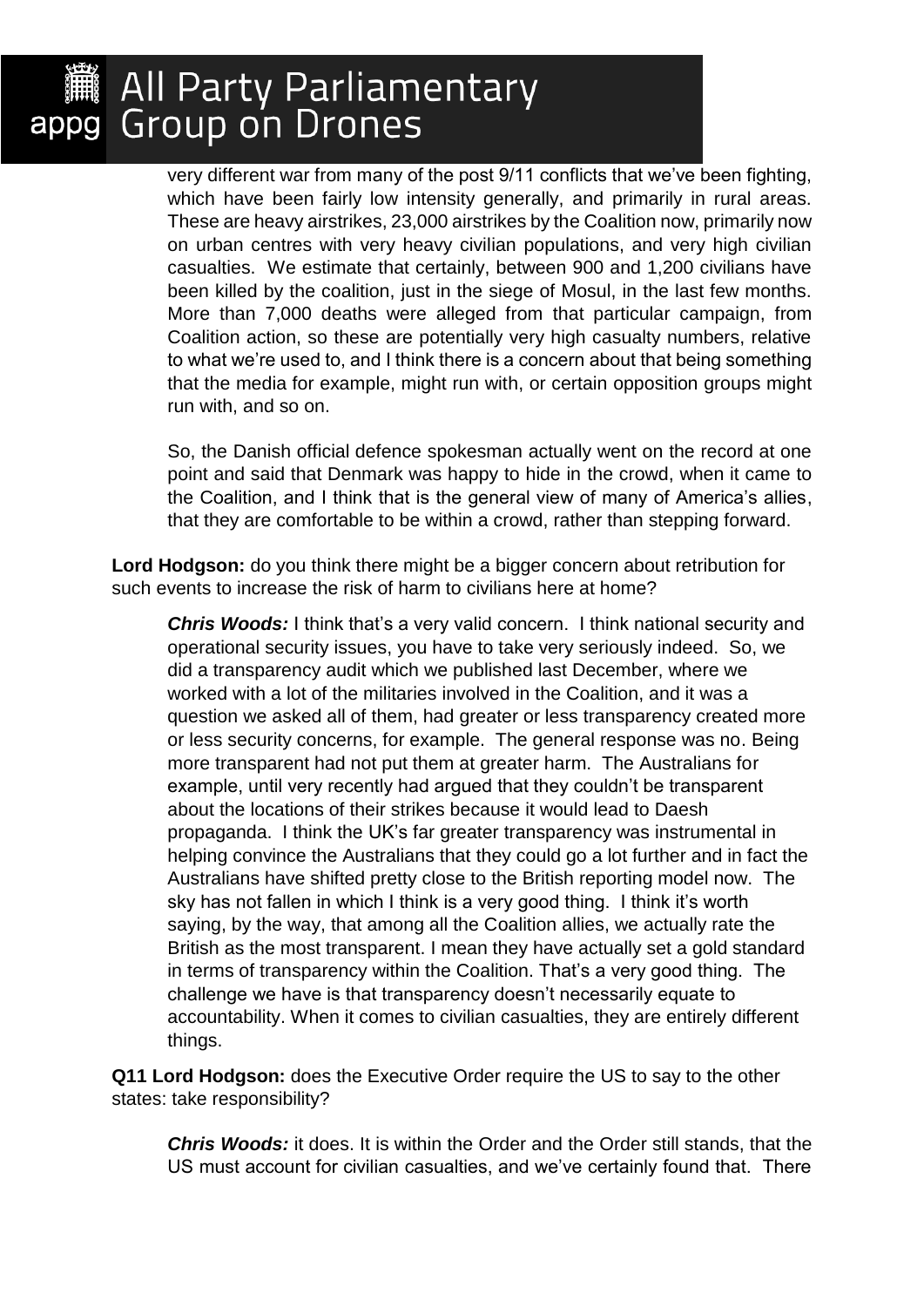has been a significant willingness on the part of the American military to engage with the Executive Order. Sometimes we can have quite a tense relationship with the Coalition and with Centcom, but it's still a productive one. Quite a lot of data gets exchanged backwards and forwards between ourselves and the US military now. We alert them to the locations of all allegations every month now, it's something we are very open to sharing with them. They will share with us on a very regular basis now, the locations of where they have killed civilians, that's actually very helpful information and will ultimately be very important in terms of compensation for example, or reconciliation. So, there's a lot that's happened, I think in part because of the Executive Order. Something also that Larry and I were talking about very briefly before the session, it's also I think about the command cadre within the US military and other militaries at the moment. A lot of folk at the top of the US military went through Iraq first time round, went through Afghanistan, learnt the hard way why not killing civilians is a strategic issue. Say for example, you have commanders like General Votel, the head of Centcom, who has been an absolutely key figure in driving a dominant place for civilian casualty mitigation within his command.

Interestingly, President Trump has delegated power down to commanders so if you've got a commander like Votel who's very much in favour of civilian casualty mitigation, that can be a good thing, civilians may actually benefit from that. The problem comes from the next commander if they are less attuned, and they think that's why the loss of a strategic position is potentially problematic.

**Lord Hodgson:** so if casualties are reported it will either be attributed to the US or to the Coalition?

*Chris Woods:* That has happened up until very recently. Unfortunately, when they reported out those eighty non-US deaths, the Coalition changed its reporting mechanism, and the US did as well. So the United States no longer is disaggregating itself from the Coalition data. We're told the reason for that is so the other allies can now start reporting the civilians they are killing, and subsume that within the Coalition tally, because they were withholding their own investigations and their own tallies we understand, to some degree. The downside of that is we have actually lost American transparency, to bring the other allies in, and I don't think that's actually a healthy thing myself.

**Q12 Lord Hodgson:** you said before that the UK was rated high for transparency. So when last year you called on the MoD to commission an independent review, what additional information were you seeking, why did you do it and what were you hoping to get?

*Chris Woods:* so, as part of our audit last year we assessed Britain, at that point I think we placed Canada above the UK but the UK was pretty much there. I think the challenge we had with the UK for a while is it was being less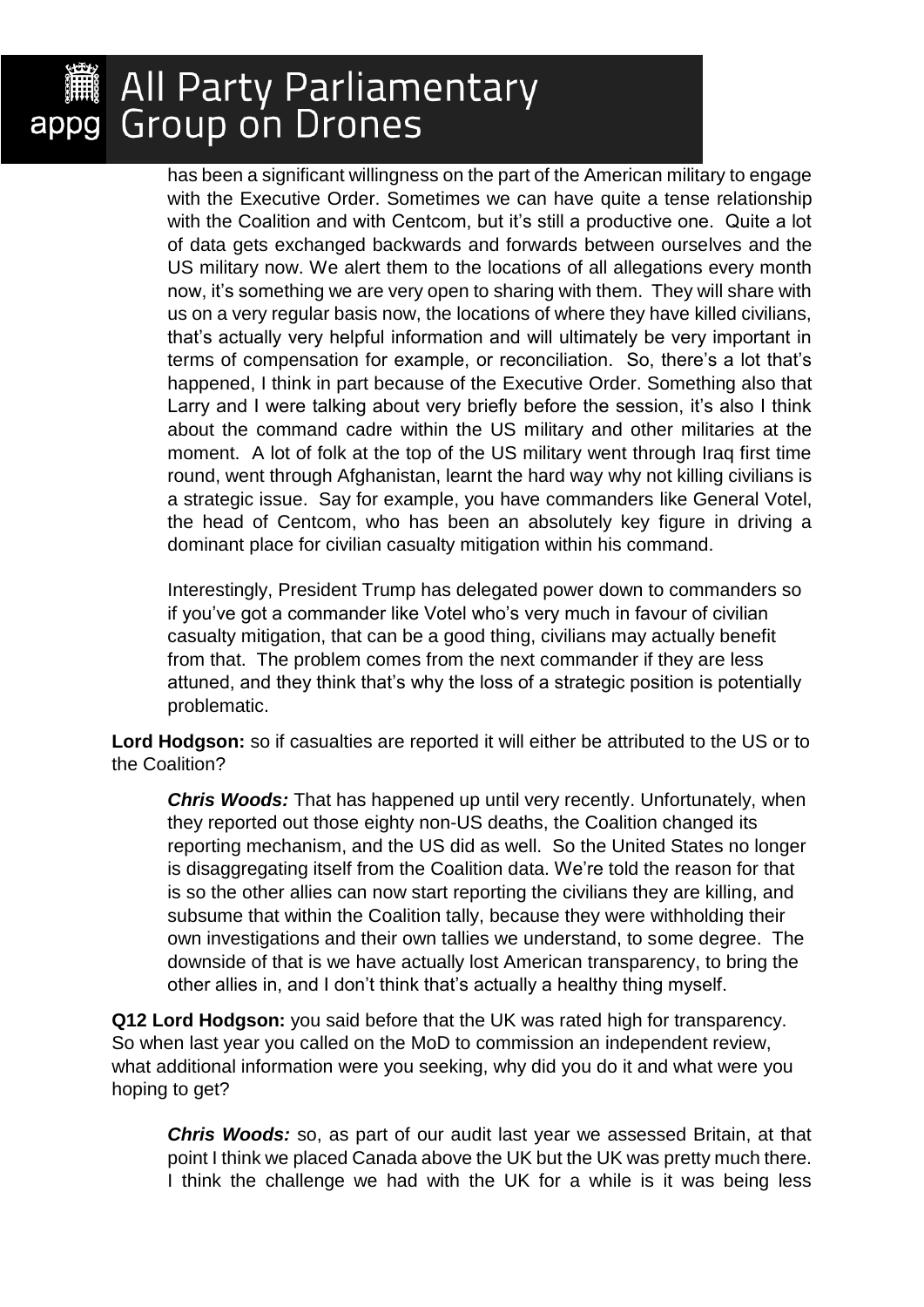transparent about its drone strikes, but that got resolved. I think also when we reviewed Britain around its reporting mechanisms, its engagement, four year responses, parliamentary questions, answers, the amount of information the British make public about the conflict is incredibly important, and incredibly valuable. So, that's why we say they set that gold standard. Where we think it falls down is this British position where they say they are unaware of having harmed any civilians, because we are now at a point where the UK has conducted more than 1,400 airstrikes. That's airstrikes, that's not munitions. There's this very strange Coalition thing called a strike which can be multiple aircraft, multiple munitions, even multiple locations. The Defence Secretary went on the record just two days ago saying Britain was second only to the United States in bombing Mosul in the recent campaign. 750 targets hit by Britain in Mosul during this recent siege, and we still claim zero civilian casualties.

Now, our view is, based on modelling of aerial conflicts, so for example, you can look at the Obama White House data for the drone campaign, where the official US Government data shows that one civilian was harmed for every seven of those covert clandestine airstrikes. You can look at UN data modelled in Afghanistan, which shows that roughly one civilian is killed for every five to ten airstrikes in Afghanistan. Or, you can just look at the American data for Iraq and Syria today, which shows, according to official US data, they're unfortunately killing 1 civilian for every 40 of their airstrikes. That's their official tally. Then you go back and you look at Britain having conducted 1,400 airstrikes and claiming zero civilian casualties. Now, there are reasons why the British may be harming far fewer non-combatants than the Americans, and that's primarily around rules of engagement and how stepped back the British are, I think that's a very valid point. But I don't think it's possible for the UK to have conducted so many airstrikes and not to have harmed civilians. So, our view is, if the British repeatedly cannot see civilian harm, but all of the modelling indicates that we should be seeing civilian harm, then that suggests that the aerial civcas monitoring that the MoD is using is not fit for purpose. We think the MoD should be taking a very hard look at its civcas monitoring, and seeing why it's not detecting what all the modelling says should be being detected. Also, British officials have stepped back from that very absolute position they had for a while where they said we have not harmed civilians. Now they will only say we are not aware of harming civilians, and I think that is an important distinction.

We just think that to make that claim, on so many airstrikes, given where we are bombing, which right now is Mosul and Raqqa, where extraordinary numbers of civilians are being reported killed every week by the way, it's simply implausible to claim that somehow our munitions are perfect, and don't harm civilians.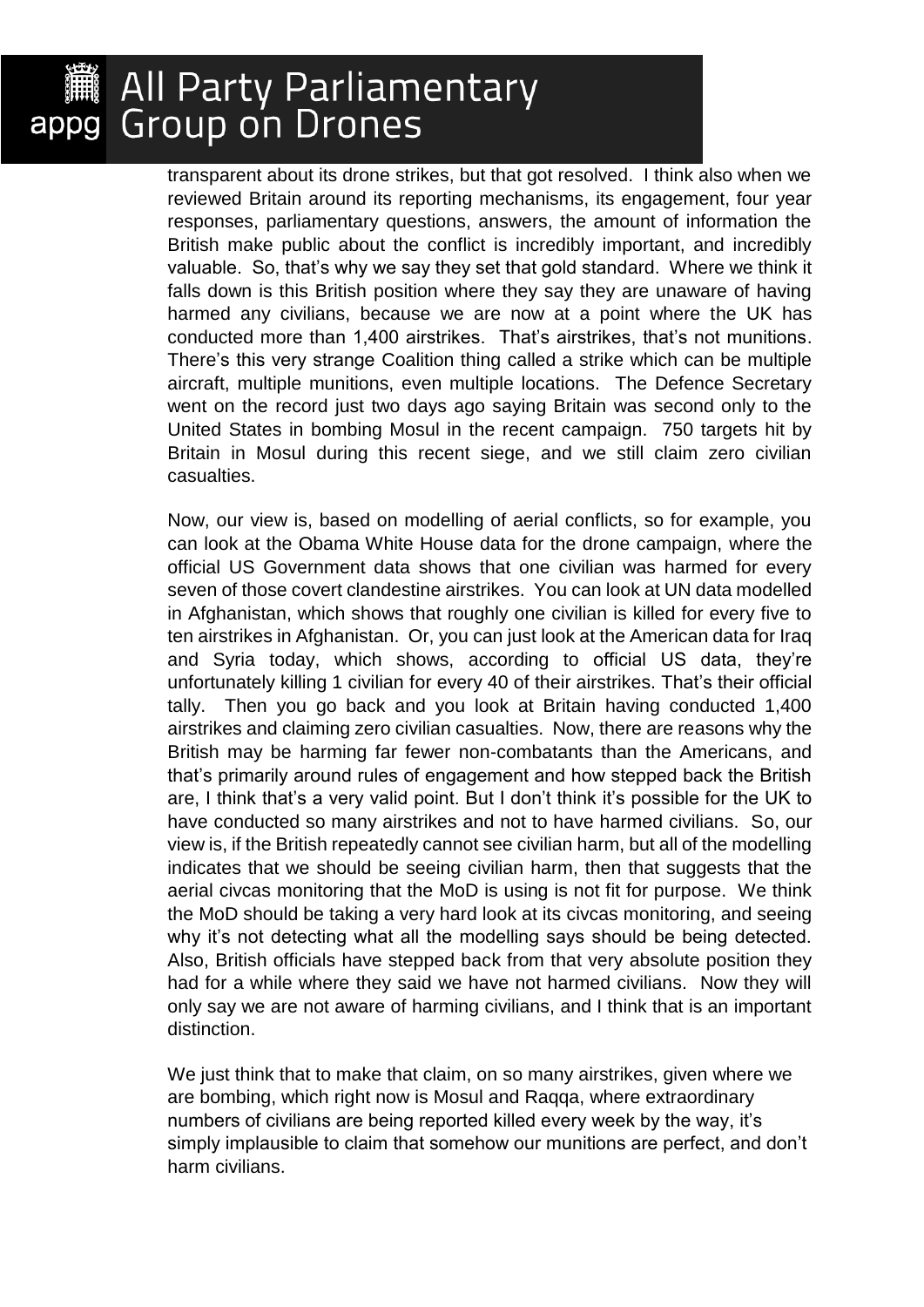**Lord Hodgson:** I accept what you said about the number being zero, but of course, the step back argument is very prevalent because when you talk about the stress of the drone pilots, our frequent response is, yes it is stressful, the real stress is felt by the commander who's got to wait before giving permission, and it's criminally stressful.

*Chris Woods:* I think there's certainly truth in there, and we do think that you can get these significant differences between nations within a coalition, and under this present administration, for a number of reasons we have seen a very steep, very rapid acceleration of civilian fatalities. According to the coalition's own modelling, 40% of all the fatalities, civilian fatalities in this 3 year war have occurred in the first 4 months of the Trump presidency. 40%. That is, we did not see that coming, we did not expect that to come. So, of the three year war, all the civilian casualties that the coalition has admitted to, 40% have been declared as taking place under the Trump presidency.

#### **Prof Clarke:** since January this year?

*Chris Woods:* since January 20th this year. That's between January 20th and May 27th, which is the last fatality they've admitted. That is a very steep, very rapid jump, and the numbers didn't actually start tracking up until March. There was about a six week gap, where they were sort of constant with the Obama administration. Then we hit March, and we saw basically a five-fold increase in civilian fatalities, and it stayed at that new plateau ever since. Now, a lot of that can be explained away by Raqqa and Mosul. We are in the final stages of the war, those two cities are under simultaneous assault, it was always expected that the highest fatalities would occur in this stage of the war. Even so, we think those numbers cannot be explained alone by Raqqa and Mosul. We think something else probably is happening, and it's probably relating to the Americans in particular, based on some modelling that we've done for Syria. So, there's also a challenge I think for countries like Britain with their stepped-back ROEs, the gap between what Britain is prepared to do on the battlefield, and perhaps the United States, is maybe getting wider and wider, and that may create tensions within the coalition over time. Partly because Britain and other allies are going to become implicated with those much higher civilian casualties.

**Q13 Lord Hodgson:** the US has people flying drones who have not had military experience. If it comes to the situation where the RAF is taking on people who have not flown in combat or anywhere else, to fly drones, are there special dangers we should be concerned about?

**Larry Lewis:** I don't know of any armed drone that's flying that doesn't have military personnel.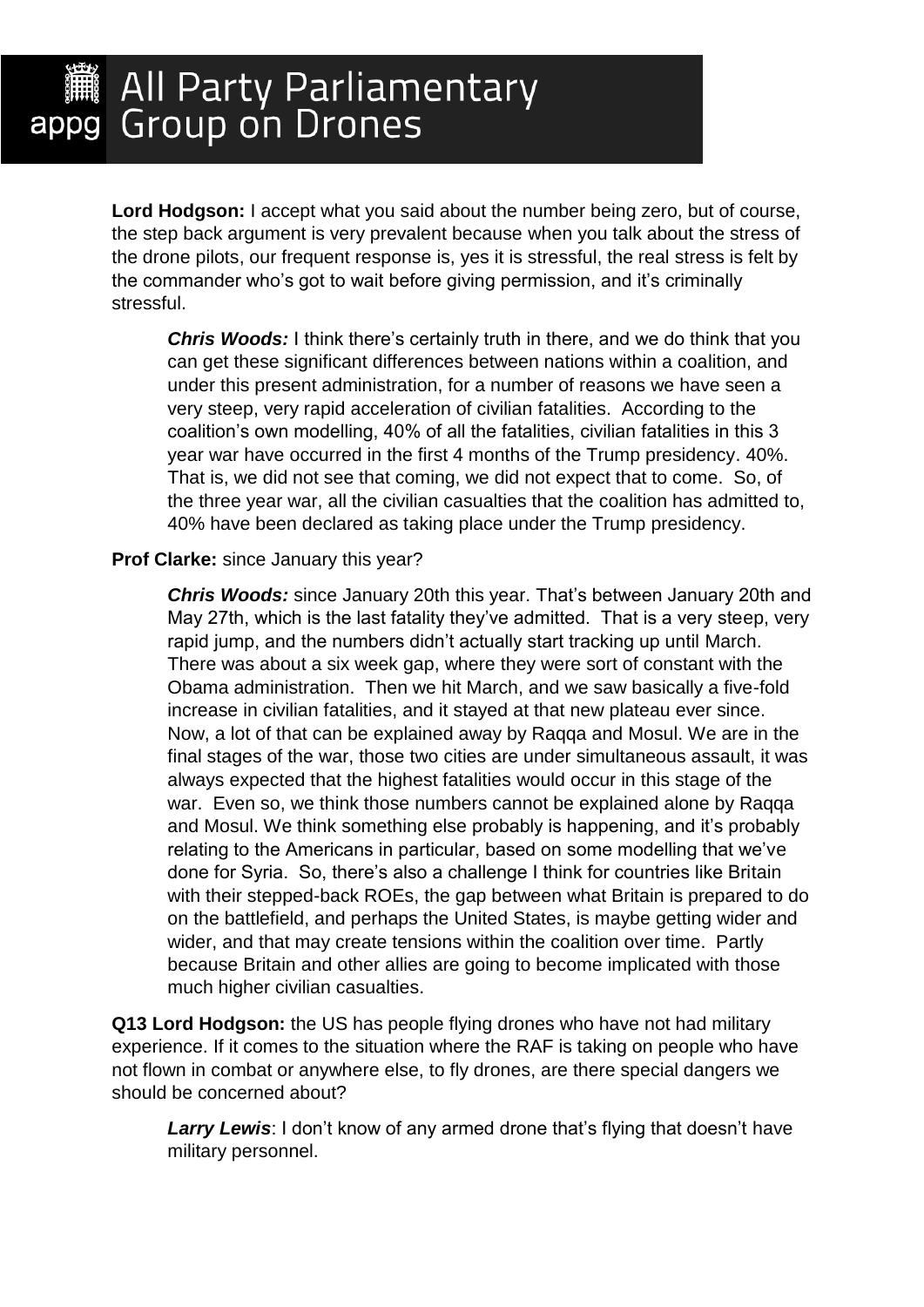*Chris Woods:* I've certainly not heard the British were considering. It's officer only, or had been for a long time I think, on British drones, and in the US it's a mix of officers and the pilots, and non-commissioned men and women are the analysts. I mean, certainly, it's one of the things we know because the British share so much data with us on their drone use in Iraq and Syria, I think at least a quarter of all British airstrikes in Iraq and Syria are still by armed drone. It is a ferocious temper for such a tiny fleet of reapers, and my worry actually is that the UK is not learning from the lessons that the US learnt a very hard way. Of, when you subject the men and women in your drone programme to repeated pressures over many, many years, with a very high tempo of activities, you burn them out, and there are particular stresses involved for pilots and analysts in terms of remote warfare that can have quite challenging consequences for people's personal lives. I think the sheer tempo of those British strikes is something that troubles me.

**Prof Clarke:** I'd like you both just to make a final statement, very briefly, what takeaway you'd like us to have from this session. What is the one thing you'd like us to take away? Also, if you can, I'd just like to pose to you the big question, to what extent is the UK and US sharing significant assets in this process? To what extent are the US and the UK really sharing material that matters? Larry, can I ask you for a final comment?

*Larry Lewis:* Okay, sure, so I've been fortunate enough to have a number of conversations throughout the day today too, and being asked a number of times, so the US has gone through all this development in Afghanistan, and at the national policy level. Partially, we did it at the time that we did because we were the lead for the Coalition, so there was a lot of pressure, and we also just felt that pressure more acutely, and I think the lesson that civilian casualties are a strategic issue was really hammered to us because of that role, and because we had so many operations. So, I would expect as the UK continues at a reasonable tempo, this is something that you're also going to experience, just at a later date. So, when I was asked, what can the UK do, and learn from the US experience, I would say a couple of things. First of all, realising that civilian casualties is not just an IHL issue, but it's a strategic, national issue, and you know, consider the US practice of a national policy. What we've found is that developing and using this national policy kind of galvanised different elements of the Government to have these conversations and talk about risk, and talk about trade-off in a way that we just didn't have a at a national level. We delegated it to the military which was, that is part of their business but it's also, this is a foreign policy issue as well. It even has trickled down into, okay, how do we work with partners?